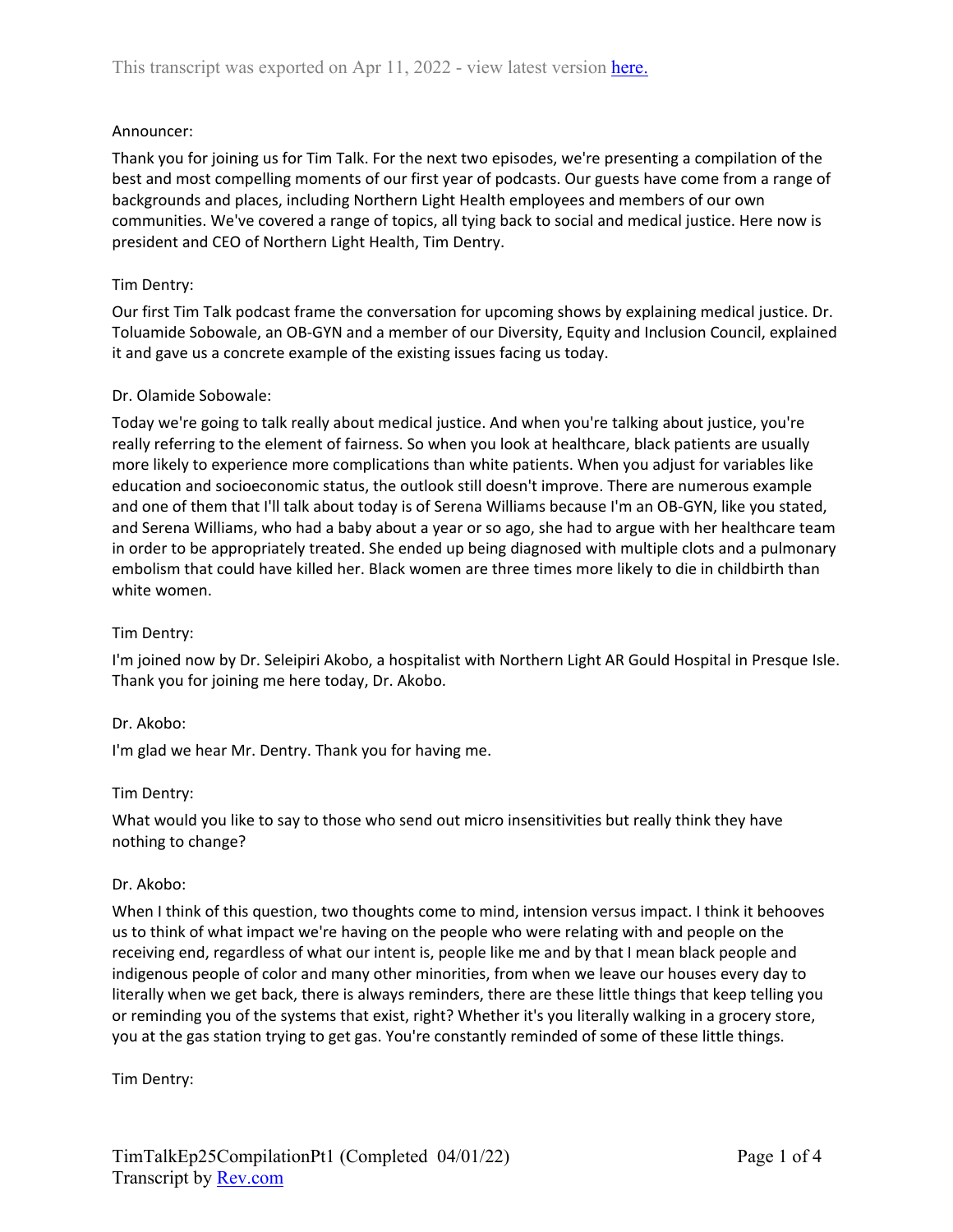I am joined now by Darmita Wilson, the Acting Director and Vice President of Physician Practices at Northern Light Mercy Hospital. Thank you for joining me here today. Darmita, you are an executive with broad experience in healthcare all over the United States. You've worked on the east coast before, but you've been in Maine for a very short time. How do you go about acclimating to a community and a healthcare organization where you work and what have been your cultural impressions of Portland, Mercy and Northern Light?

# Darmita Wilson:

I have been here in Portland six months now and having this work somewhat disrupted by the pandemic and the spotlight on social injustices, including medical justice. There is now a spotlight on health disparities, which has not been at the forefront in past priorities, but the pandemic has brought about new conversations and highlighted how these healthcare disparities affect specifically persons of color. I am encouraged by these conversations like these that are looking at these disparities and who they affect. I can clearly see the tide is changing in the country in Portland at Northern Light and Mercy. There is still much work to be done to produce positive outcomes.

# Announcer:

Rounding out the first segment on medical justice with a focus on race, Tim talked with Dr. Robert Schlager, Vice President and Senior Physician Executive at Northern Light Sebasticook Valley Hospital about the role of being an ally and with Dr. Douglas MacGregor, a Pediatrician at Northern Light Pediatric Care in Ellsworth about opening safe spaces of dialogue. Both physicians provide the perspective of a person who is white.

# Tim Dentry:

So, you wrote a very personal reflection on your thoughts on and being an ally and what to do in general at this time. And when you sent a copy of that to me, I just thought that was so great, so profound and we want your voice to be part of this effort, this movement, this initiative, this commitment, this critical part of taking our Northern Light culture to where we want it to be. What do you think you can do personally to make a difference in the long term?

# Speaker 6:

Sure. The first thing is, listen. You've talked about that. Also, Tim, it's so important to listen to others. And again, like I had just said, not to make assumptions, but to hear who they are, where they come from, what their perspective is and then to try to realize or to recognize where that perspective needs to you go. I think to read and educate myself, you had mentioned about getting some resources. I actually brought a book with me today that is really profound. It's How to Be an Antiracist by Ibram X. Kendi. He's a Professor of History at American University in Washington, D.C. And he's actually started the concept of anti-racism. One of the very first things that I've learned for example is that it's not good enough to be a non-racist. What does that mean? Either you're a racist or you're anti-racist. To be a non-racist is taking a neutral position and I don't know how any of us can take a neutral position. To be an anti-racist means that we recognize and actively support policies and actions that make all races equal.

# Tim Dentry:

Over the last month or so you shared with me your personal experience and perspective on racial justice. As the Medical Staff President of Northern Light Maine Coast Hospital, you distributed a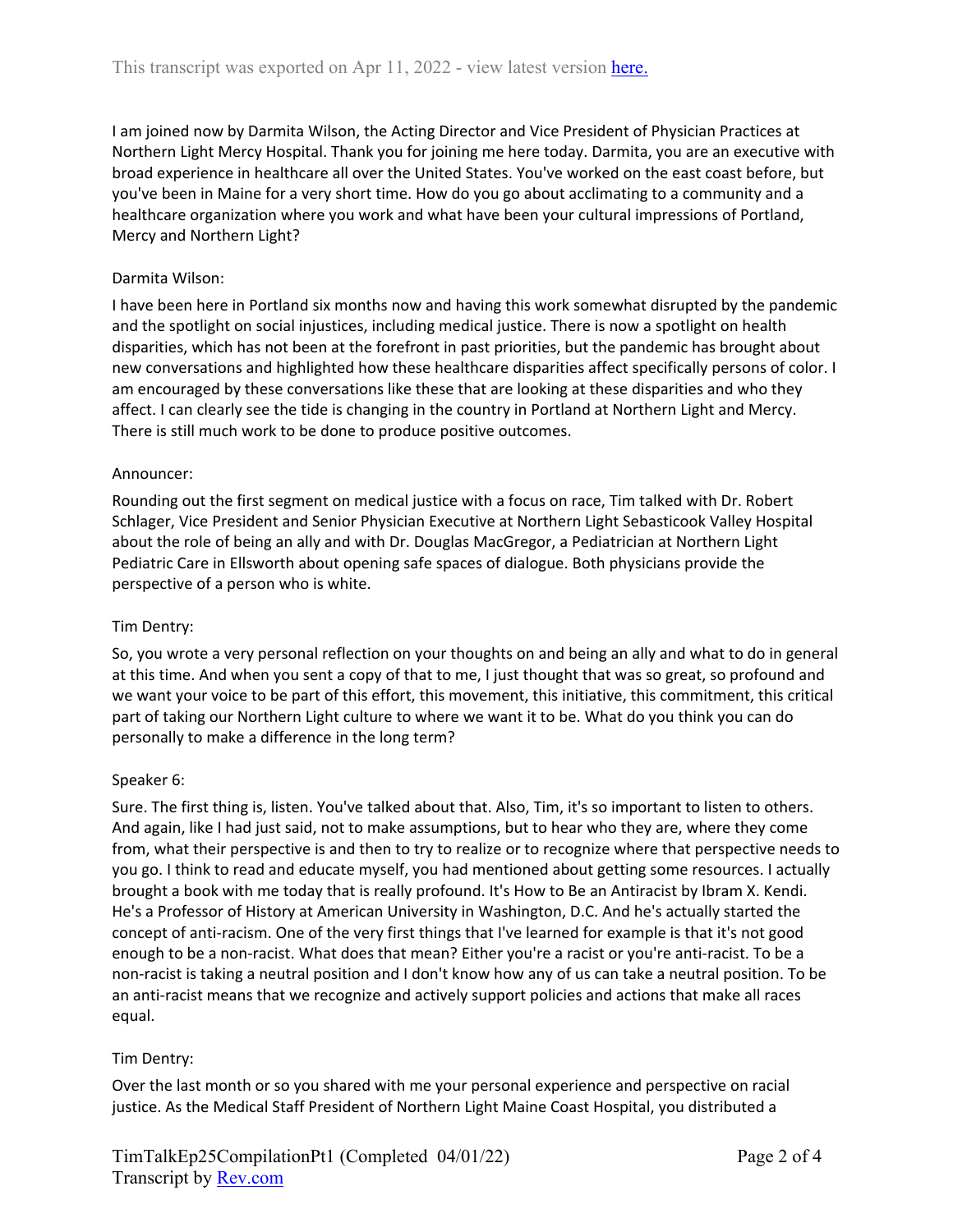statement to the medical staff addressing what should or can I or we do about racism. You wrote and I quote, "I am white and was born into privilege, I can't reverse that and even if I wanted to or tried to it wouldn't work, I can, however, choose not to ignore racism in myself or others. I can challenge myself to continue to inspect and change my own subtle or not so subtle failings." End quote. So, Doug, my first question is what were you hoping to achieve by distributing that amazing letter and what has been the response and what is next for you in this journey?

# Doug:

Thank you, Tim. When I think back on it, I will first confess that I felt nervousness about writing it and that in itself shouldn't be. Anyone who wants to stand up and talk against racism, there shouldn't be anything to hold that person back. Before addressing what I hope to achieve, I'd like to talk a little bit about what motivated me and clearly what motivated me were the incredible changes that were happening in our country. I don't think there's been a time before when cell phones have been so important to capture events and then motivate broad sections of our people.

# Doug:

The things that all of us have seen involving the killing of people by police on cell phones has been profound. I would like to say that I don't think that is a common event. I think that police across the board and by and large have integrity and carry out a very difficult job. However, I think it's also clear, at least to me, that there has been way too many instances of people of color being targeted by police. And more importantly, the systems that they work in have supported those police officers, which by the very definition is racism.

# Announcer:

For its second series, Tim Talk branched out to explore what medical justice looks like for members of the LGBTQ+ community. Tim drew from three Northern Light Health employees, Chris McLaughlin, a licensed Clinical Social Worker, Associate Vice President Community and Pediatric Services for Northern Light Acadia Hospital and a member of the LGBTQ+ community. Robin Hirsch-Wright, a licensed Clinical Social Worker, Director of Palliative Care Services for Northern Light Home Care and Hospice and Samantha Paradis, a family Nurse Practitioner in Fort Fairfield who is passionate about making people who are transgender feel well in the healthcare setting.

# Chris McLaughlin:

It seems strange to me, I've been out as gay for the last 25 or so years and have been with my now husband for 10 of those years, yet my comfort level with identifying as a gay man in my doctor's office has really been a fairly recent phenomenon. I believe that it's so important to understand some of the issues that sexual and gender minority youth and families experience when they're trying to access healthcare. So here's what we know, youth who identify as LGBTQ+ have higher rates of suicide, both attempted and completed and rates of substance use when compared to heterosexual and their cisgendered peers. And cisgender is a word that we use to describe those individuals who have a gender identity that both matches their birth sex and who they feel like they are as a person.

#### Robin Hirsch-Wright:

One of the things we do in the Palliative Care trainings, Dr. Van Kirk and I do is we talk about this study done a few years back that found the three things patients really hope to talk about with their providers